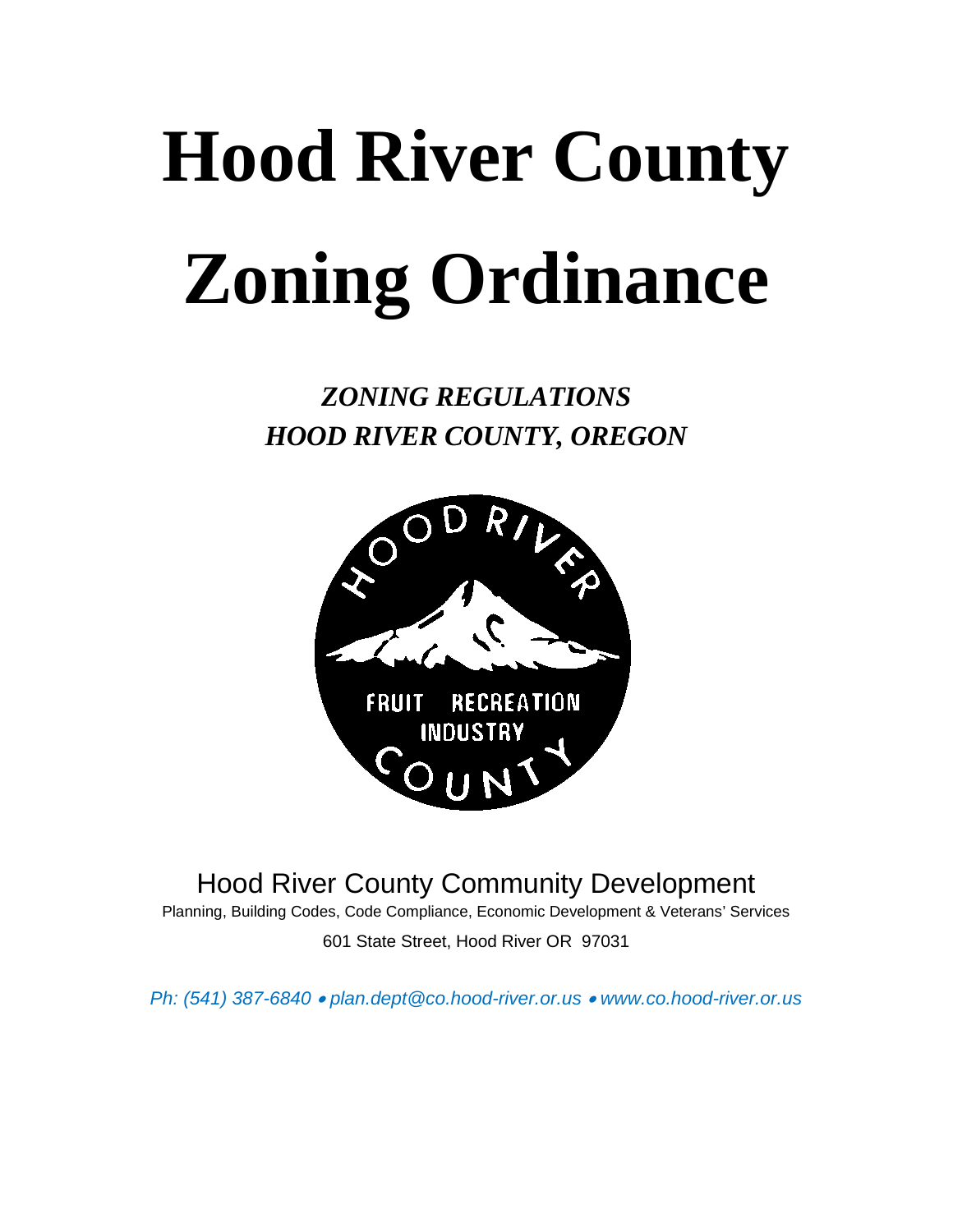## **TABLE OF CONTENTS**

- ARTICLE l Introductory Provisions & Definitions
- ARTICLE 2 [*Reserved for Development Approval Procedures*]
- ARTICLE 3 **-** Exclusive Farm Use Zone (EFU)
- ARTICLE 4 **-** Forest Zone (F-1) & Primary Forest (F-2) Zones
- ARTICLE 10 Residential Zone (R-1)
- ARTICLE 15 **-** Rural Residential Zone (RR)
- ARTICLE 16 **-** Mobile Home Parks
- ARTICLE 17 **-** Hood River Urban Growth Area Zoning Ordinance
- ARTICLE 18 **-** Subdivisions
- ARTICLE 19 **-** Access Management Standards
- ARTICLE 21 **-** Commercial Zone (C-1)
- ARTICLE 22 **-** Rural Center Zone (RC)
- ARTICLE 25 Rural Unincorporated Community Commercial Zone
- ARTICLE 27 Mt. Hood Unincorporated Community Commercial Zone (MH-C1)
- ARTICLE 31 **-** Industrial Zone (M-1)
- ARTICLE 32 **-** Light Industrial Zone (M-2)
- ARTICLE 33 **-** Airport Development Zone (AD)
- ARTICLE 34 **-** Airport Height Combining Zone (AH)
- ARTICLE 35 **-** Natural Area Zone (NA)
- ARTICLE 36 **-** Historic Preservation Zone (HP)
- ARTICLE 37 **-** Airport Noise Overlay Zone (AN)
- ARTICLE 41 **-** Planned Unit Development (PUD)